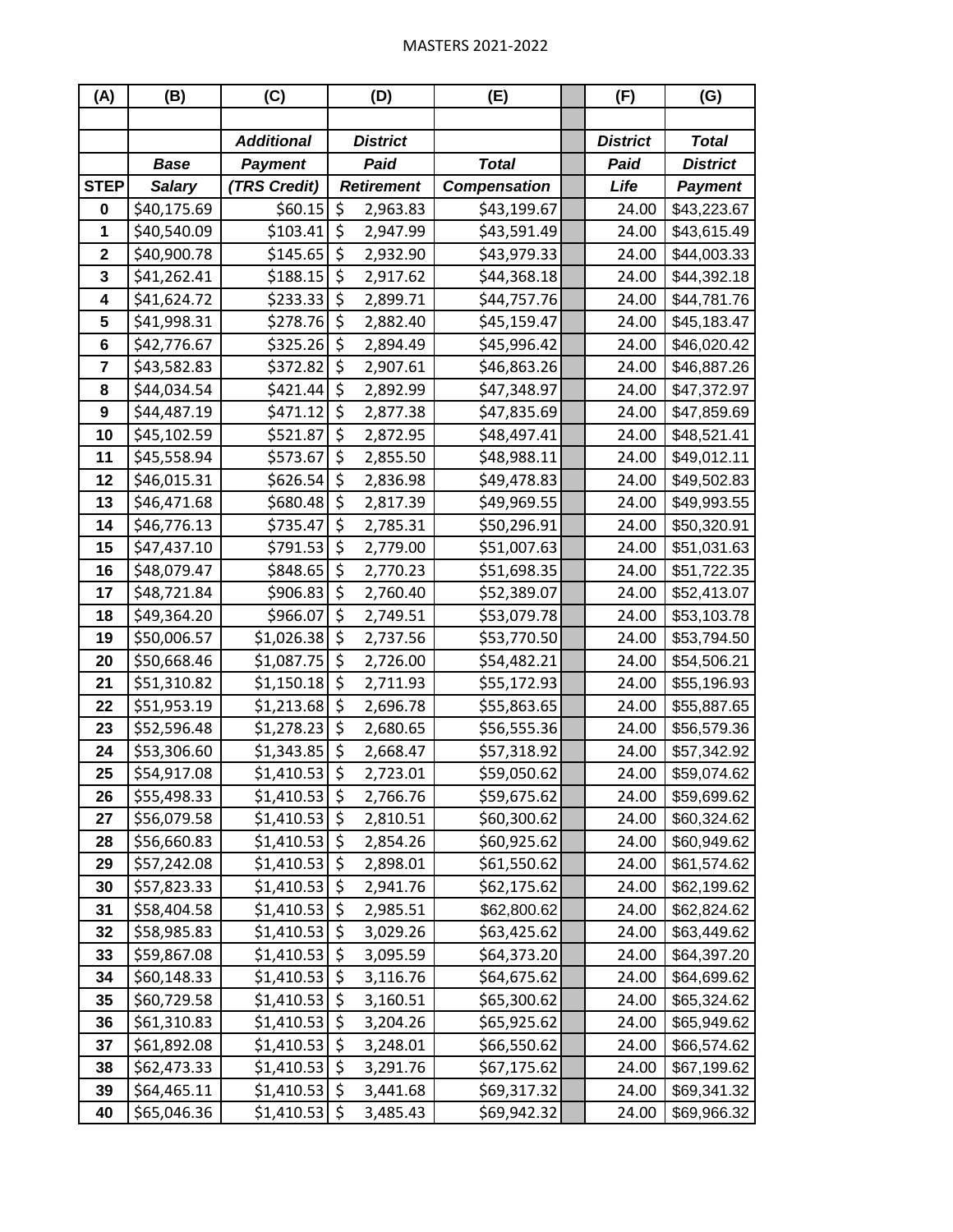- (A) Step Salary placement level.
- (B) Base Salary Negotiated base salary.
- (C) Additional Payment (TRS Credit) Statutory required payment to certified staff as additional salary. An e is paid by the state to the Oklahoma Teacher's Retirement System on behalf of certified staff to offset thi
- (D) District Paid Retirement District paid teachers' retirement at 7% of Total District Payment (Col. G). Total Retirement remitted to TRS by the district is reduced by the TRS Credit (Col. C).
- (E) Total Compensation Total of columns B through D.

(F) District Paid Life - The District shall pay \$2.00 per month / \$24.00 per year for a \$10,000 life insurance poli

(G) Total District Payment - Total of columns E and F.

Teachers not enrolled in the District's Health Insurance Plan shall receive from the state a payment in lieu of insurance in the amount of \$69.71 per month / \$836.52 per year.

Teachers enrolled in the District's Health Insurance Plan shall receive from the State a Flexible Benefit Allowa for Major Medical Health Insurance.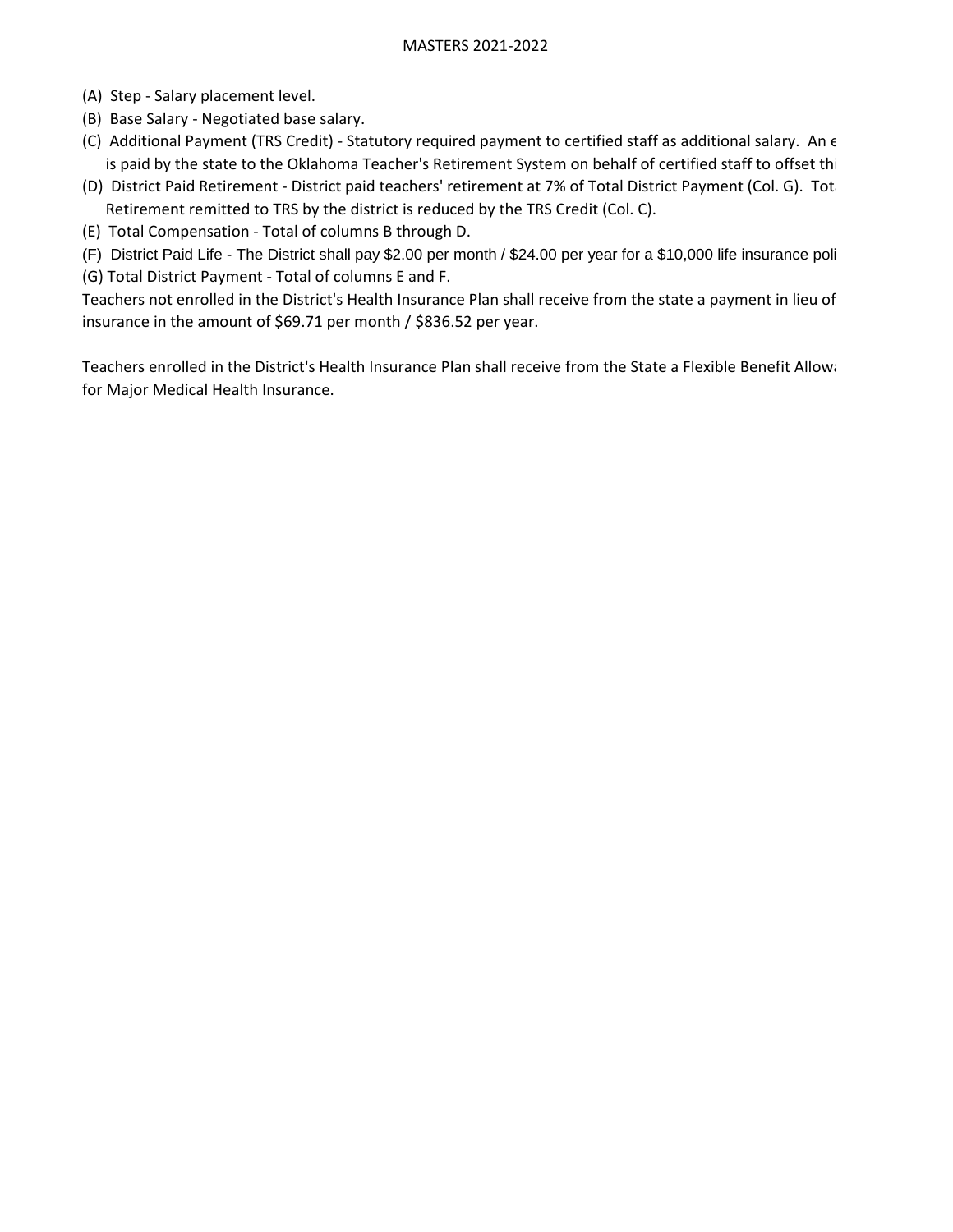## MASTERS 2021-2022